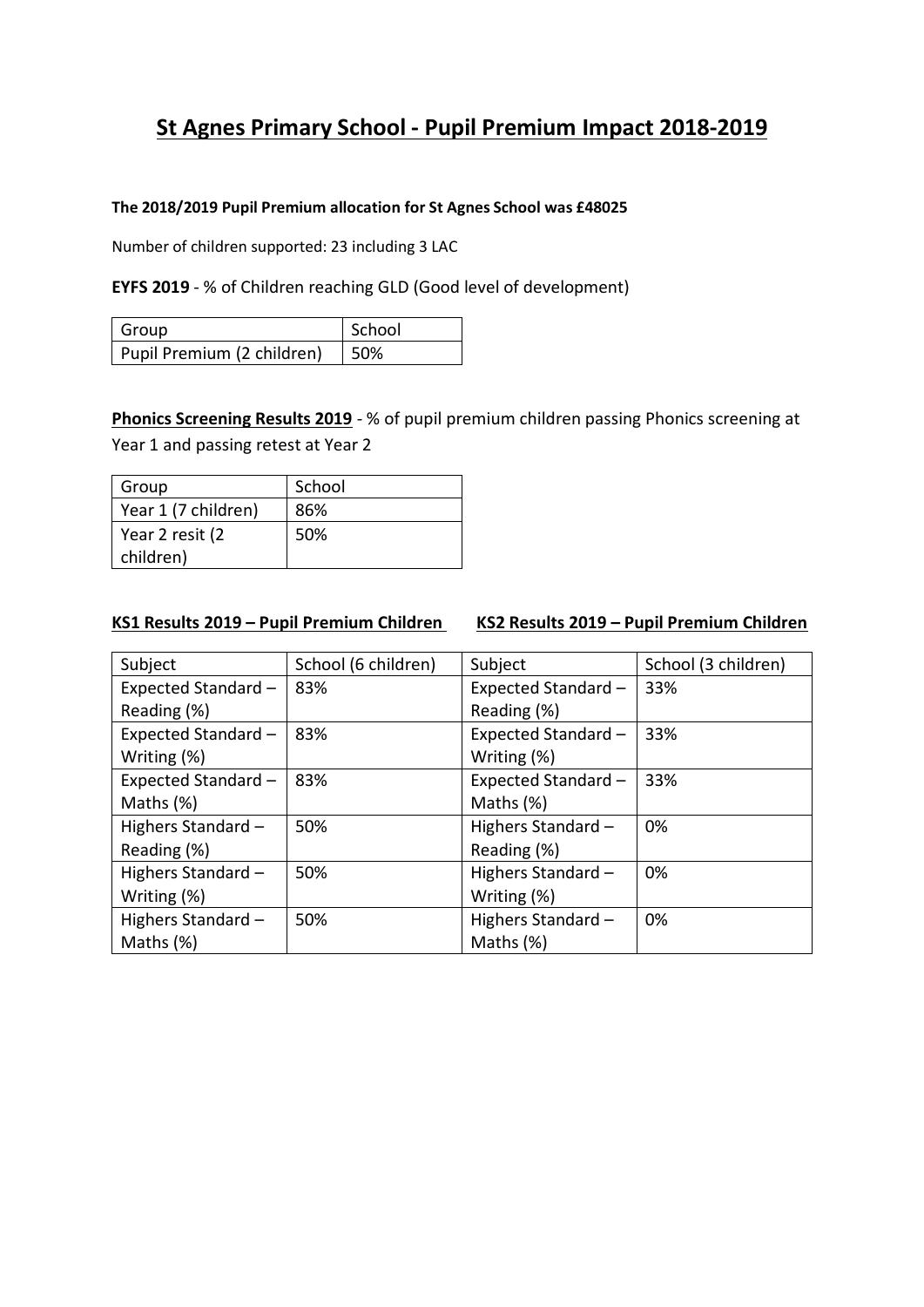| Barriers to learning and allocation of                                                                                                                                                                                                                                                                                    | <b>Allocated costs</b>                                                                               | Impact                                                                                                                                                                                                                                                                                                                                                            |
|---------------------------------------------------------------------------------------------------------------------------------------------------------------------------------------------------------------------------------------------------------------------------------------------------------------------------|------------------------------------------------------------------------------------------------------|-------------------------------------------------------------------------------------------------------------------------------------------------------------------------------------------------------------------------------------------------------------------------------------------------------------------------------------------------------------------|
| expenditure                                                                                                                                                                                                                                                                                                               |                                                                                                      |                                                                                                                                                                                                                                                                                                                                                                   |
| <b>Teaching and learning interventions</b>                                                                                                                                                                                                                                                                                |                                                                                                      |                                                                                                                                                                                                                                                                                                                                                                   |
| Reading, phonics and writing interventions in<br>FS/KS1. (AR)                                                                                                                                                                                                                                                             | LSA to provided<br>intervention<br>5 hours per week x 38<br>weeks $-$ (11.85 per<br>hour - £2251.50) | EYFS 1 child gained expected and the<br>other child made 5 steps progress from<br>starting point.<br>Children throughout KS1 have been<br>supported and their needs met. All<br>pupil premium children have made<br>good progress and LS1 attainment has<br>improved since last year. Children have<br>been receiving interventions and<br>progress has improved. |
| KS1 - Group tuition<br>Specific Maths and writing that individual<br>children find challenging. Small group work to<br>also help children build their self-esteem.<br>Specific interventions to ensure PP children<br>achieve greater depth.<br>Specific intervention to ensure PP catch up<br>from emerging to expected. | Intervention teacher -<br>12 hours per week<br>£5122.40                                              | SEE LSA INDIVIDUAL INTERVENTION<br><b>FILES</b><br>All children in this group made<br>expected or accelerated progress.<br>86% of PP children are at age related<br>expectations in Reading, Writing and<br>Maths.                                                                                                                                                |
| Learning support Assistant - to provide<br>specific intervention to ensure PP<br>achievement<br>(SR and KCW)<br>Individual targeted support for reading in Key                                                                                                                                                            | 15 hours per week -<br>£6754.50<br>3 hours per week -                                                | 28% of Yr 1 PP children achieved<br>greater depth in Rd, Wr, Maths<br>66% of PP children in Yr 2 achieved<br>Greater depth in Rd, Wr, Maths<br>SEE LSA INDIVIDUAL INTERVENTION<br><b>FILES</b><br>Support put in place for children to                                                                                                                            |
| Stage Two (SR)<br>Specific group targeted support in Numeracy<br>in Key Stage Two(SR)                                                                                                                                                                                                                                     | (E2280)<br>3 hours per week -<br>(E2280)                                                             | achieve Age related expectations in<br>Reading - 50% reached age related<br>Writing - 50% reached age related<br>Maths 50% reached age related                                                                                                                                                                                                                    |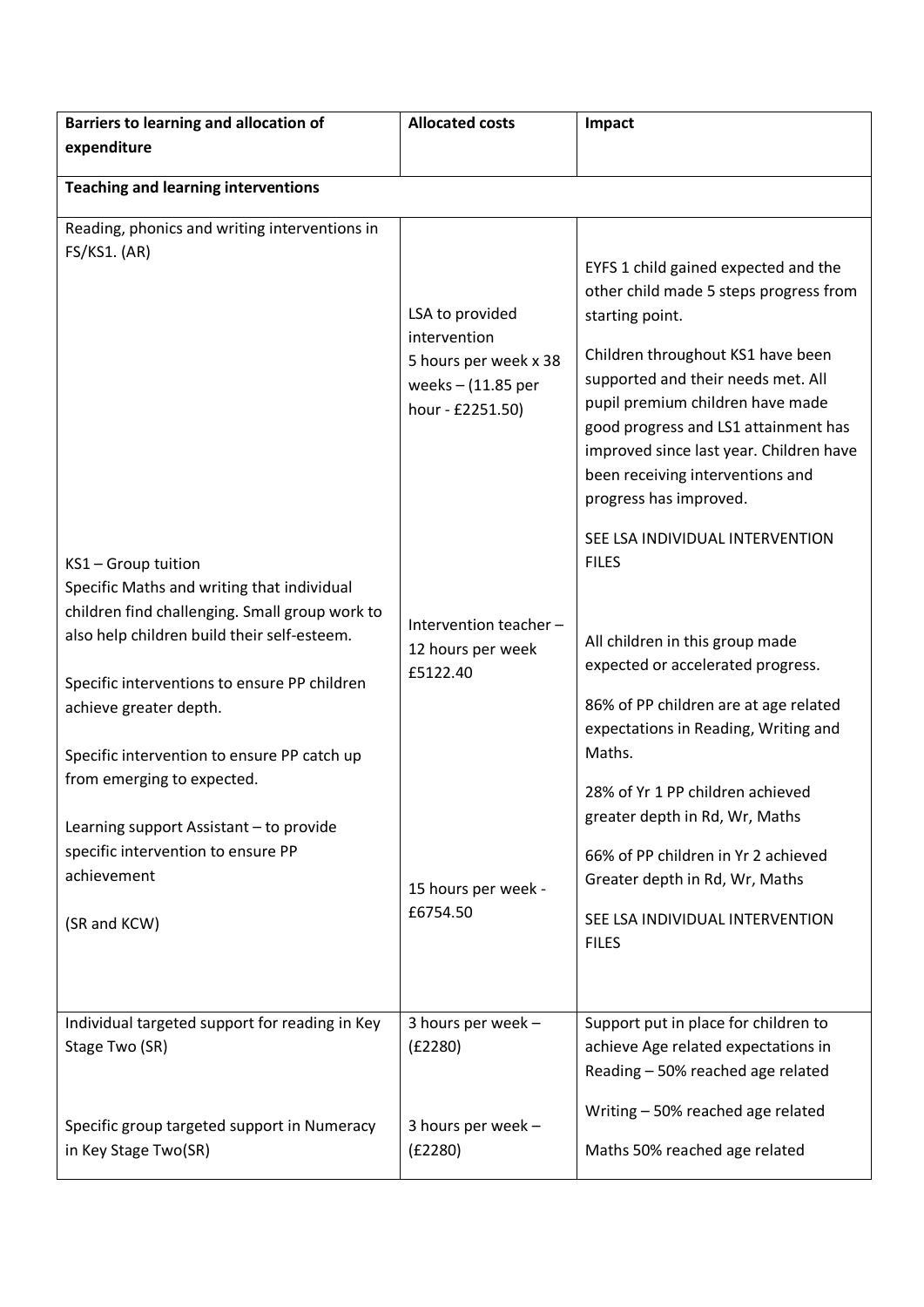|                                                |                        | 100% made 5+ steps progress (good or                                          |
|------------------------------------------------|------------------------|-------------------------------------------------------------------------------|
|                                                |                        | better progress).                                                             |
| Small group work with targeted (at risk of not | 3 hours per week -     |                                                                               |
| achieving in Summer term) children in Reading  | (E2280)                | SEE LSA INDIVIDUAL INTERVENTION                                               |
| (SR)                                           |                        | <b>FILES</b>                                                                  |
| Numeracy and Literacy resources and            |                        | Enabled specific interventions to                                             |
| interventions bought (Power of 1 and 2, direct | £1000                  | enhance teaching and learning and                                             |
| phonics and Word Wasp)                         |                        | ensure progression.                                                           |
|                                                |                        |                                                                               |
|                                                |                        | All children who received the                                                 |
|                                                |                        | interventions made 5+ steps progress.                                         |
| Learning support assistant to provide specific | 15 hours per week -    |                                                                               |
| intervention in Upper and Lower Key Stage 2    | (E6754.50)             | Support put in place for children to                                          |
| to target PP children                          |                        | achieve Age related expectations in                                           |
|                                                |                        | Reading - 50% reached age related                                             |
|                                                |                        | Writing - 50% reached age related                                             |
|                                                |                        | Maths 50% reached age related                                                 |
|                                                |                        | 100% made 5+ steps progress (good or                                          |
|                                                |                        | better progress).                                                             |
|                                                |                        |                                                                               |
| Additional lunchtime support for pupil         |                        | SEE LSA INDIVIDUAL INTERVENTION                                               |
| premium child to ensure access to social       | 1 hour per day - £2850 | <b>FILES</b>                                                                  |
| times. Teacher to do daily dinner duty to      |                        |                                                                               |
| support pupil premium children.                |                        | Children on PP are accessing a range of<br>different lunchtime activities and |
|                                                |                        |                                                                               |
|                                                |                        | games. Identified children given daily                                        |
|                                                |                        | support through play and thus                                                 |
|                                                |                        | improvement and development in                                                |
|                                                |                        | many areas e.g. fine and gross motor                                          |
|                                                |                        | skills, speech and communication                                              |
|                                                |                        | support, specific support re                                                  |
|                                                |                        | reading/dyslexia, fitness, social stories                                     |
|                                                |                        | time etc. See SENCo for evidence of                                           |
|                                                |                        | barriers being brokenevidence of                                              |
|                                                |                        | improved confidence, fitness, improved                                        |
|                                                |                        | communication and developing                                                  |
|                                                |                        | aspiration etc!                                                               |
|                                                |                        | Additional to the above, this also also                                       |
|                                                |                        | ensure a calm and safe preparation to                                         |
| Counselling service for vulnerable children -  | £28 per child x 38 -   | after lunch and into afternoon learning                                       |
| emotional wellbeing - 2 children               | £2128)                 | time.                                                                         |
|                                                |                        |                                                                               |
|                                                |                        | 2 children are still receiving counselling                                    |
|                                                |                        | and showing progress in emotional                                             |